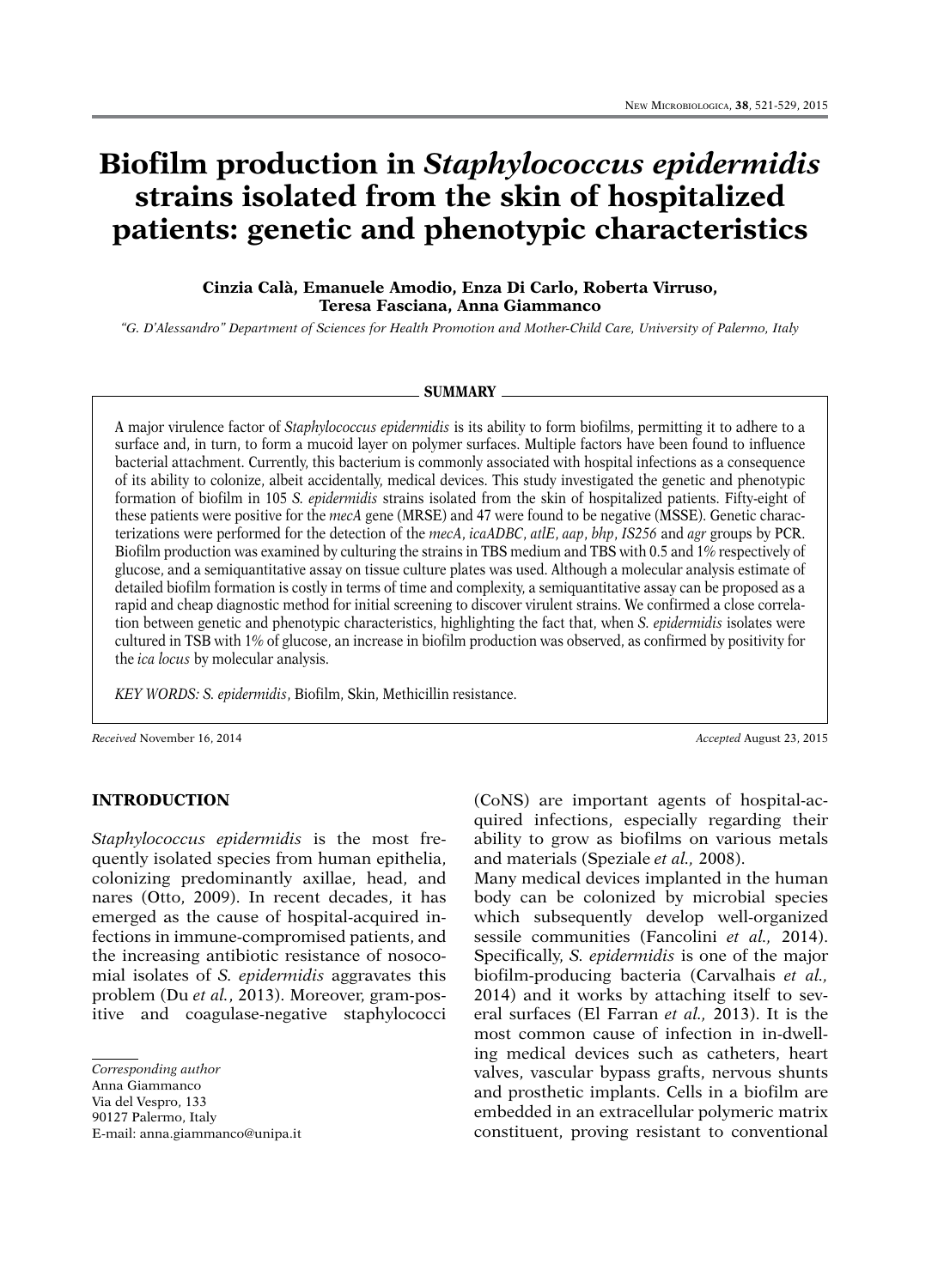therapeutic doses of antimicrobial agents and clearance by the host response (Sanchez *et al.,* 2013). Biofilm formation proceeds via initial adhesion to the surface and subsequent aggregation into multicellular structures. Thus, the development of a biofilm requires adhesive forces for the colonization of surfaces and cell interaction (Otto, 2009).

The principal component of biofilm is a polysaccharide intercellular adhesin (PIA) or polymeric *N*-acetyl-glucosamine (PNAG), produced by *ica* operon-encoded enzymes including four genes (*A,B,C,* and *D*), a regulatory gene (*icaR*) and a transposable element, *IS256* (Diemond-Hernández *et al.,* 2010). PIA plays an essential role in initial bacterial adherence to surfaces and intercellular adhesion for the cells to aggregate (O'Gara, 2007; El Farran *et al.,* 2013). The products of the *ica* gene locus comprise an N-acetylglucosamine transferase (*icaA* and *icaD*), a PIA deacetylase (*icaB*), and a putative PIA exporter (*icaC*) (Otto, 2008). Expression of the *icaADBC* genes is controlled by a complex variety of conditions and factors: one of these is the excision or insertion of *IS256* at various locations on the operon (Diemond-Hernández *et al.*, 2010).

Indeed, its reversible integration into the *ica* locus causes a biofilm-positive to biofilm-negative phenotypic switching (O'Gara, 2007; Koskela *et al.*, 2009). Despite the role of the *ica* locus in staphylococcal biofilm development, scientific evidence has demonstrated the existence of PIA/PNAG-independent biofilm mechanisms (O'Gara, 2007).

Different protein factors in *ica*-independent biofilm mechanisms have been identified, including the major cell-wall autolysin (AtlE) which promotes the early stages of *S. epidermidis* adherence to hydrophobic surfaces (Stevens *et al.*, 2009).

Another mechanism includes specific surface proteins such as the accumulation-associated protein Aap and Bhp. The latter is the Bap homologue, which is a biofilm-associated protein in *S. aureus* (O'Neill *et al.*, 2008; Mekni *et al.*, 2012; Büttner *et al.* 2015).

An important component of bacterial biofilms is their capacity to communicate using quorum-sensing systems. The most important and best-characterized quorum-sensing system in

staphylococci is the accessory gene regulator (*agr*) system, which does not seem to affect *ica* expression or the production of PIA/PNAG (O'Gara, 2007).

The *agr* locus in *S. epidermidis* has been shown to be polymorphic, being divided into three distinct genetic groups. It seems to affect biofilm formation via regulation of the expression of autolysin (AtlE) (Li *et al*., 2004). However, in addition to several genetic bases of biofilm, environmental factors (such as the presence of glucose and ethanol, osmolarity, and temperature) have all been reported to affect biofilm formation (Lim *et al*., 2004; Zhang *et al*., 2011). Nevertheless, much research remains to be undertaken in order to understand specific molecular mechanisms.

The purpose of this study was to confirm the close correlation between genotypic and phenotypic markers involved in biofilm production by examining 105 *S. epidermidis* strains. These had been isolated from the skin of patients hospitalized at the University Hospital of Palermo, Italy. The study deployed a semiquantitative assay as an economical method in clinical routine practice.

## **MATERIALS AND METHODS**

## *Bacterial strains*

One hundred and five *S. epidermidis* isolates were recovered from the skin of hospitalized patients at the "Paolo Giaccone" University Hospital in Palermo, Italy from January 2011 to December 2012. Skin swabs were sent to the microbiology laboratory of the Department of Sciences for Health Promotion and Mother-Child Care, where species identification was determined by a BD Phoenix<sup>™</sup> system.

# *PCR for the detection of mecA, icaADBC, atlE, aap, bhp, IS256 and agr groups*

Isolates were screened for the presence of the *mecA* gene by PCR amplification using the primers described by Zhang *et al.* (2005). The *ica* locus segments (RADBC) were detected as described by Arciola *et al*. (2005) with the modification of two separate multiplex PCRs instead of one. Three pairs of primers in a multiplex PCR for *icaB, icaC* and *icaR* were used where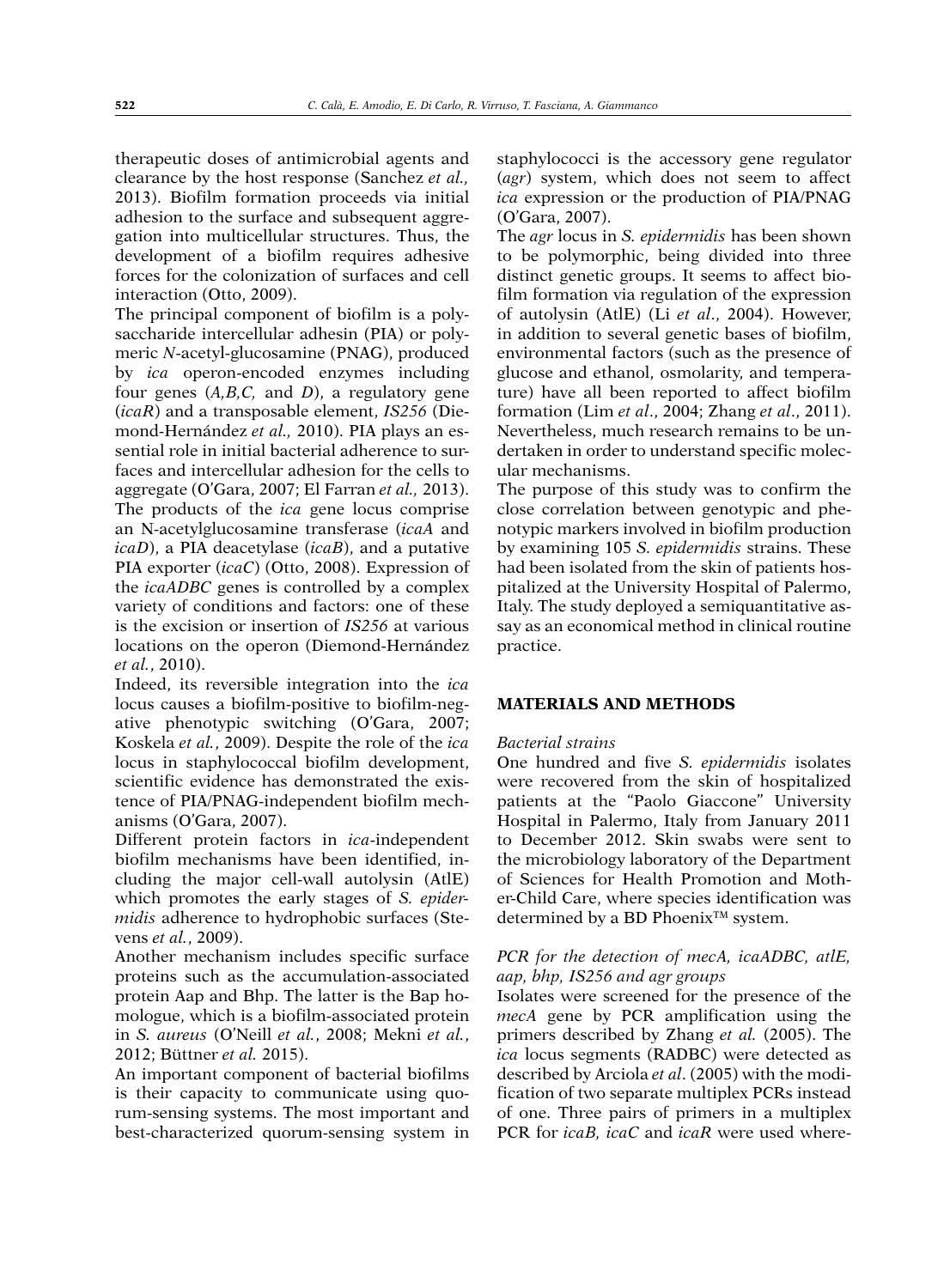as twopairs for *icaA* and *icaD* were used in the other multiplex PCR. The presence of the virulence-associated genes *atlE, aap, bhp* and *IS256*  was confirmed by amplification with primers, as adopted by Rohde *et al*. (2004). The *agr* groups (I, II and III) were defined according to Li *et al.* (2004).

In brief, DNA was extracted using the QIAamp® DNA Mini Kit (QIAGEN) and all amplifications were carried out on a GeneAmp-9700 (Applied Biosystems) in the following conditions: an initial 5 min denaturation at 94°C, followed by 35 cycles of 30 s denaturation at 94°C, 30 s annealing at the corresponding temperature of the specific pair of primers used and a 1 min extension at 72°C, with a final extension at 72°C for 7 min. PCR products were analyzed by agarose gel electrophoresis (2.5% agarose in Tris-borateEDTA) in the presence of ethidium bromide  $(0.3 \text{ µg ml}^{-1})$  and the gel images were captured on a gel documentation system (Gel-Doc, BioRad). The primers used in this study are listed in Table 1.

*Semiquantitative biofilm assay on polystyrene* The biofilm assay was performed approximately as described by O'Neill *et al*. (2008) using tissue culture-treated and serum (Sero Well Sterilin Hounslow, UK) 96-well polystyrene plates. In brief, each strain was grown overnight in trypticase soy broth (TSB). Thereafter, the bacterial suspensions were diluted 1:100 in fresh TSB and in TSB with glucose (0.5% and 1% respectively). Two hundred microliter aliquots then were placed in sterile, well-shaped, flat-bottom micro-titer plates. TSB and glucose-enriched TSB served as background controls. After a 24 h incubation period at 37°C, the content of each well was gently removed and the wells were washed twice with 200 µl of phosphate-buffered saline (PBS) to remove non-adherent bacteria. The plates were dried for 1 hour at 60°C prior to staining with a 0.4% (w/v) crystal violet solution. After 10 minutes, the plates were washed under running tap water to remove any excess stain. Biofilm formation was determined by the solubilization of the crystal violet stain in 200µl

| Target gene  | Primer                           | Primer sequence (5'-3')                                           | Product size (bp) |
|--------------|----------------------------------|-------------------------------------------------------------------|-------------------|
| mecA         | $MecA147-F$<br>$MecA147-R$       | <b>GTGAAGATATACCAAGTGATT</b><br>ATGCGCTATAGATTGAAAGGAT            | 147               |
| icaR         | $IcaR-F$<br>IcaR-R               | TAATCCCGAATTTTTGTGAA<br><b>AACGCAATAACCTTATTTTCC</b>              | 469               |
| icaA         | $IcaA-F$<br>IcaA-R               | <b>ACAGTCGCTACGAAAAGAAA</b><br>103<br><b>GGAAATGCCATAATGACAAC</b> |                   |
| icab         | $IcaD-F$<br>$IcaD-R$             | 198<br><b>ATGGTCAAGCCCAGACAGAG</b><br>CGTGTTTTCAACATTTAATGCAA     |                   |
| icaB         | IcaB-F                           | 302<br><b>CTGATCAAGAATTTAAATCACAAA</b><br>AAAGTCCCATAAGCCTGTTT    |                   |
| icaC         | IcaC-F<br>Icac-R                 | TAACTTTAGGCGCATATGTTTT<br>TTCCAGTTAGGCTGGTATTG                    | 400               |
| agr          | A1<br>A2                         | GCTGCAACCAAGAAACAACC<br>CGTGTATTCATAATATGCTTCGATT                 | 1022              |
|              | B <sub>1</sub><br>B <sub>2</sub> | TATGCAAGCCAAGCACTTGT<br><b>GTGCGAAAGCCGATAACAAT</b>               | 453               |
|              | C <sub>1</sub><br>C <sub>2</sub> | CCTTGGCTAGTACTACACCTTC<br>GTGCTTGGCTTGCATAAACA                    | 615               |
| atlE         | $AtIE-F$<br>AtlE-R               | CAACTGCTCAACCGAGAACA<br>TTTGTAGATGTTGTGCCCCA                      |                   |
| aap          | Aap-F<br>Aap-R                   | AAACGGTGGTATCTTACGTGAA<br>CAATGTTGCACCATCTAAATCAGCT               |                   |
| bhp          | Bhp-F<br>Bhp-R                   | ATGGTATTAGCAAGCTCTCAGCTGG<br>AGGGTTTCCATCTGGATCCG                 |                   |
| <i>IS256</i> | IS256-F<br>$IS256-R$             | TGAAAAGCGAAGAGATTCAAAGC<br>ATGTAGGTCCATAAGAACGGC                  |                   |

Table 1 - *Oligonucleotide primers used in this study.*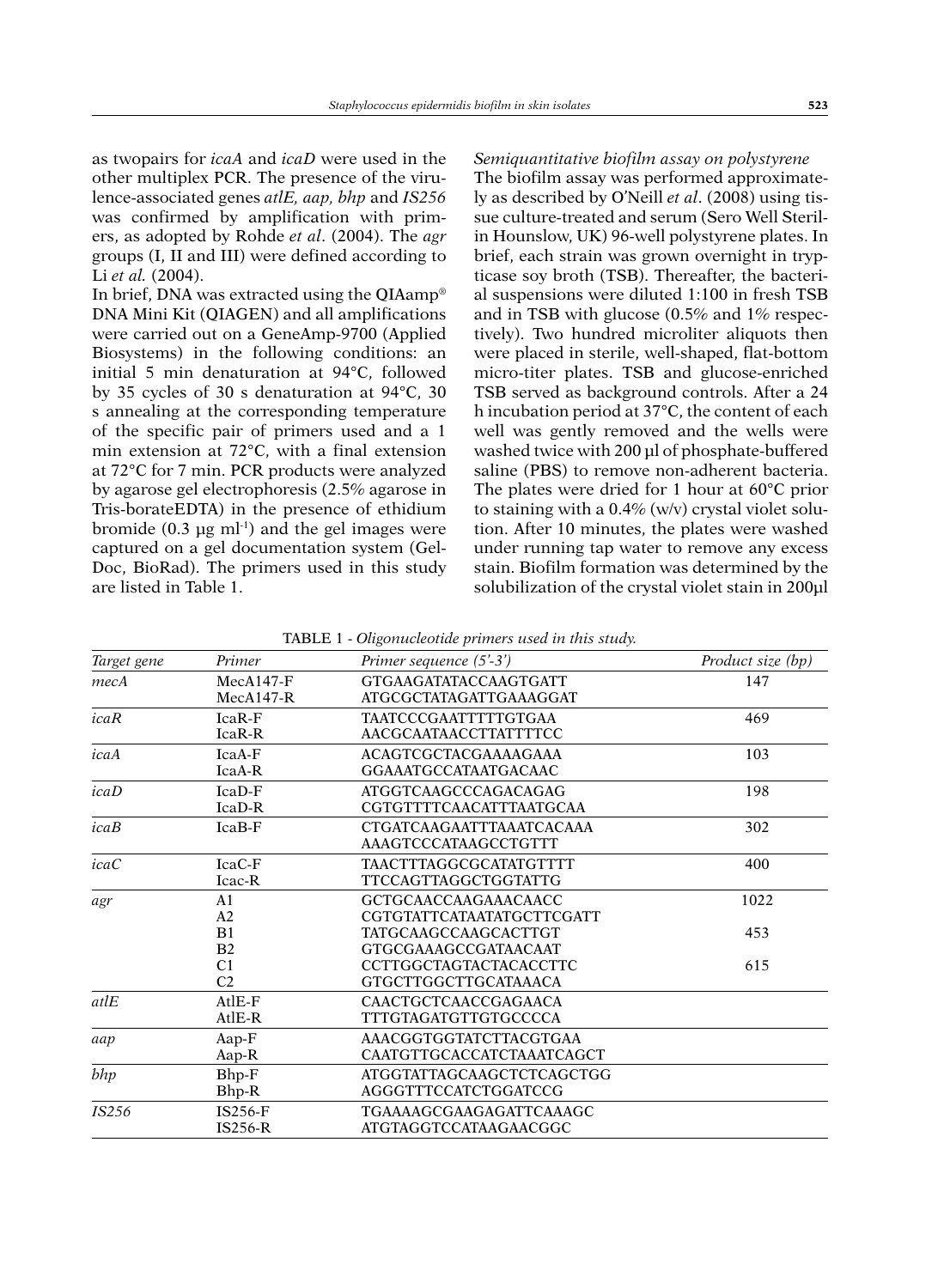of 33% glacial acid for 10 min, shaking and measuring the absorbance with a microtiter plate reader (Labsystems Multiskan® MCC/340) at 492 nm. The absorbance obtained from the medium control well was deducted from the absorbance tests and the values were then averaged. Assays were performed in triplicate and repeated at least three times. A biofilm-positive phenotype was defined as an  $A_{492}$  of ≥0.17. The well-characterized biofilm-producing strain *S. epidermidis* RP62A (ATCC 35984) and the biofilm-negative *Staphylococcus carnous* TM 300 strain were used as positive and negative controls respectively.

## *Pulsed field gel electrophoresis (PFGE)*

To exclude the clonality of strains, PFGE was used for molecular characterization. PFGE was carried out according to Mulvey *et al*. (2001). Restriction fragments were separated using a BioRad CHEF DR III apparatus. PFGE profiles obtained were analyzed with Bio-Numerics software.

#### *Statistical analysis*

The statistical analysis was performed with the R statistical software package [R Development Core Team. R statistical software package, version 2.13.0, 2011]. Two-sided tests were used and *p-*values of <0.05 were considered statistically significant. Absolute and relative frequencies were calculated for qualitative variables. Quantitative variables were evaluated for normality of distribution (Shapiro-Wilk test p >0.05) and non-normally distributed variables were summarized as median (an interquartile range). The Kruskal-Wallis test was used for comparisons between groups. Absorbance at 492 nm was log-transformed due to the skewed distributions. Multiple linear regression was performed to assess the relationship between gene presence and log-transformed absorbance at 492 nm. Goodness of fit was calculated for each model, and the model with the lowest Akaike information criterion was considered to possess the best fit. Finally, receiver-operating-characteristic (ROC) curves were plotted and the area under the curves was calculated for absorbance at 492 nm in different TSB media in order to identify *ica* positive isolates*.*

|       |             | of 105 S. epidermidis included in the study. |        |
|-------|-------------|----------------------------------------------|--------|
| Gene  | PCR results | No. of strains                               | $(\%)$ |
| тесА  | $^{+}$      | 58                                           | (55.2) |
|       |             | 47                                           | (44.8) |
| agr   | I           | 74                                           | (70.5) |
|       | II          | 30                                           | (28.6) |
|       | Ш           | 1                                            | (0.9)  |
| ica   | $+$         | 45                                           | (42.9) |
|       |             | 60                                           | (57.1) |
| atlE  | $+$         | 90                                           | (85.7) |
|       |             | 15                                           | (14.3) |
| aap   | $^{+}$      | 71                                           | (67.6) |
|       |             | 34                                           | (32.4) |
| bhp   | $^{+}$      | 28                                           | (26.7) |
|       |             | 77                                           | (73.3) |
| IS256 | $^{+}$      | 51                                           | (48.6) |
|       |             | 54                                           | (51.4) |
| Total |             | 105                                          | 100.0  |

Table 2 - *Results of molecular characteristics* 

## **RESULTS**

As shown in Table 2, this study involved a total of 105 *S. epidermidis* isolates, of which 58 (55.2%) were positive for the *mecA* gene (MRSE) and 47 (44.8%) were negative (MSSE). The *agr* groups I, II and III were found in 74 (70.5%), 30 (28.6%) and 1 (0.9%) strains respectively while the *ica* locus was found in 45 (42.9%) strains, which expressed some or all genes.

Moreover, *atlE*, *aap* and *bhp* were present in 90 (85.7%), 71 (67.6%) and 28 (26.7%) isolates respectively. *IS256* was detected in approximately half (n=51; 48.6%) of the analyzed bacteria. Table 3 summarizes the univariate analysis of the genetic factors and biofilm production in TSB and TBS, as supplemented with 0.5% and 1% glucose concentrations.

Elevated biofilm production was observed when *S. epidermidis* isolates were cultured in TSB with 1% of glucose (absorbance at 492 nm  $=0.19$  vs. 0.14 in TSB with 0.5% glucose and 0.07 in TSB respectively). No statistically significant differences were found between MSSE and MRSE isolates.

Isolates positive for *agr* group I demonstrated a significantly higher biofilm production at TSB with glucose concentrations of 0.5% and 1% (p-value <0.01 in both cases). *S. epidermidis*, which was positive for *ica* locus, produced significantly more biofilm in a TSB medium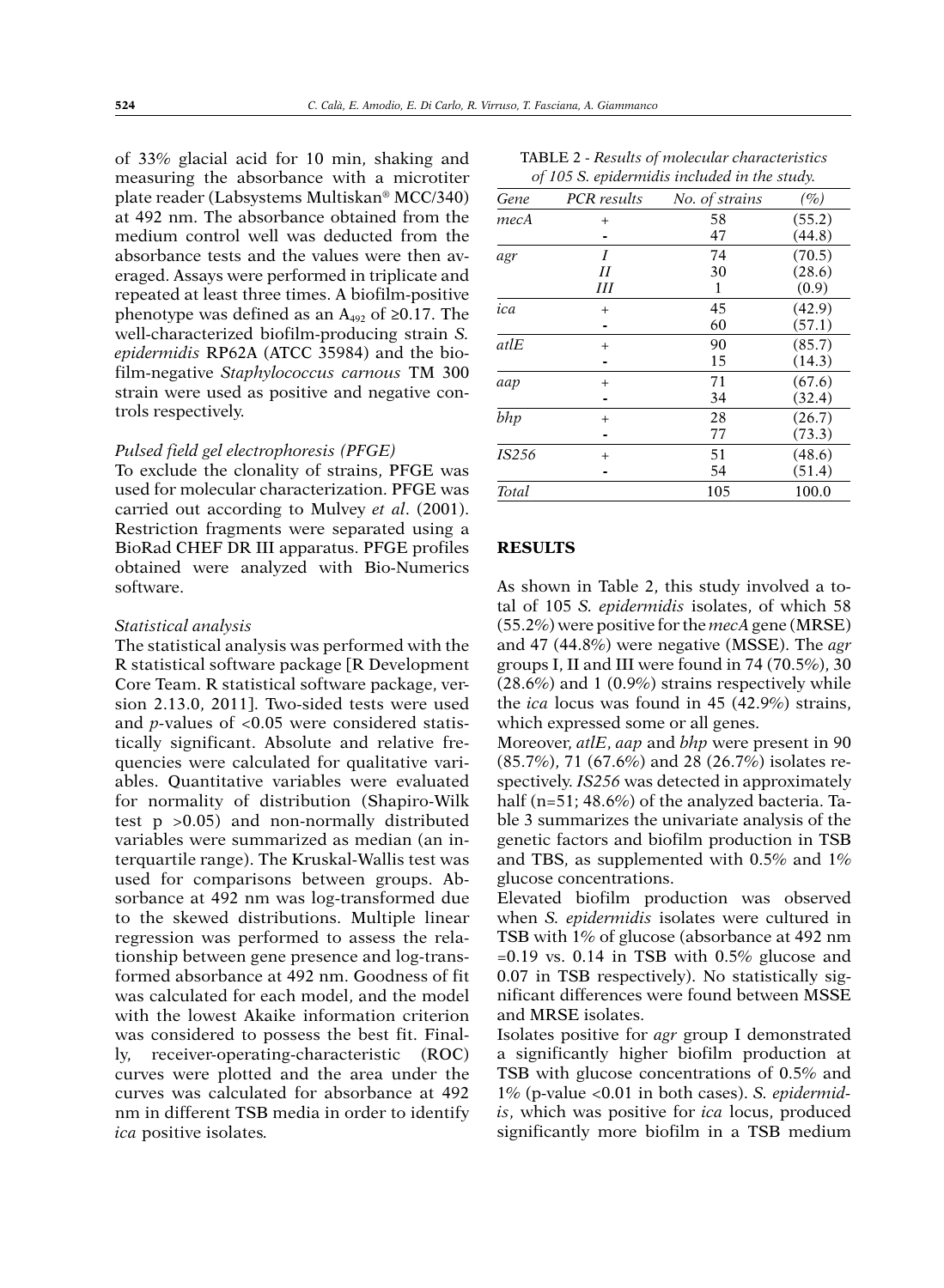| charge and contract of factors associated many storms productions and as somethouse |             |                                                                              |                                                                                  |                                                                                       |
|-------------------------------------------------------------------------------------|-------------|------------------------------------------------------------------------------|----------------------------------------------------------------------------------|---------------------------------------------------------------------------------------|
|                                                                                     | PCR results | <b>TSB</b><br>median absorbance<br>at 492 nm<br><i>(interquartile range)</i> | TSB with 0.5% glucose<br>median absorbance<br>at 492 nm<br>(interquartile range) | TSB with 1% glucose<br>median absorbance<br>at 492 nm<br><i>(interquartile range)</i> |
| Total                                                                               |             | 0.07(0.11)                                                                   | 0.14(0.23)                                                                       | 0.19(0.36)                                                                            |
| mecA                                                                                | $+$         | 0.07(0.09)<br>0.08(0.18)                                                     | 0.16(0.25)<br>0.13(0.30)                                                         | 0.19(0.33)<br>0.19(0.35)                                                              |
| agr                                                                                 | Н<br>Ш      | 0.08(0.12)<br>0.06(0.06)<br>0.10(0)                                          | $0.16(0.38)$ **<br>$0.09(010)*$<br>$0.13(0)*$                                    | $0.25(0.45)$ ***<br>$0.13(0.12)$ ***<br>$0.92(0)$ ***                                 |
| ica                                                                                 | $^{+}$      | $0.15(0.22)$ ***<br>$0.05(0.06)$ ***                                         | $0.38(0.59)$ ***<br>$0.10(0.9)$ ***                                              | $0.46(0.64)$ ***<br>$0.12(0.14)$ ***                                                  |
| atlE                                                                                | $+$         | 0.07(0.12)<br>0.09(0.10)                                                     | 0.15(0.29)<br>0.12(0.20)                                                         | 0.21(0.38)<br>0.16(0.19)                                                              |
| aap                                                                                 | $+$         | 0.08(0.17)<br>0.07(0.06)                                                     | 0.15(0.38)<br>0.13(0.18)                                                         | $0.25(0.41)$ *<br>$0.16(0.18)$ *                                                      |
| $b$ <i>hp</i>                                                                       | $^{+}$      | 0.05(0.10)<br>0.08(0.10)                                                     | 0.15(0.42)<br>0.14(0.20)                                                         | 0.21(0.37)<br>0.19(0.34)                                                              |
| <i>IS256</i>                                                                        | $^{+}$      | 0.07(0.10)<br>0.07(0.11)                                                     | 0.15(0.39)<br>0.14(0.23)                                                         | 0.24(0.37)<br>0.19(0.33)                                                              |

Table 3 - *Univariate analysis of factors associated with biofilm production in different TSB solutions.*

 $*<0.05$ ; \*\*<0.01; \*\*\*<0.00

with glucose (absorbance at 492 nm = 0.38 vs. 0.10 at TSB with 0.5% glucose; absorbance at 492 nm =  $0.46$  vs.  $0.12$  at TSB with  $1\%$  glucose respectively) and in the absence of glucose (absorbance at 492 nm=0.15 vs. 0.05; p<0.001). Of the strains positive for adensins (*atlE, aap* and *bhp*), only those *aap+* were found to have produced significantly more biofilm in TSB with 1% of glucose (absorbance at 492 nm =0.25 vs.  $0.16$ , p $< 0.05$ ).

The multivariate analysis of genetic factors associated with biofilm production is reported in Table 4. The *ica*<sup>+</sup>*S. epidermidis* strains were significantly associated with more biofilm production in both TSB without glucose (adj-p<0.001) and TSB with an addition of glucose (adj-p<0.001 in both BT with 0.5% glucose and BT with 1% glucose).

The *agr* locus type III was found to significantly increase biofilm production only when the strains were cultured in TSB-1% glucose  $(adi-p<0.05)$ .

Finally, both TSB with 0.5% or TSB with 1% glucose produced more accurate results than TSB without glucose in predicting *ica*+ genotype (AUC=0.87 vs. 0.77) (Figure 1). According to the PFGE results and in comparison with the restriction patterns, it is possible to establish that the 105 *S. epidermidis* strains were clonally unrelated.

Table 4 - *Multivariable analysis of factors associated with biofilm production (absorbance at 492 nm) in different TSB solutions.*

|      |             | $\cdots$                                  |                                                                   |                                                           |
|------|-------------|-------------------------------------------|-------------------------------------------------------------------|-----------------------------------------------------------|
| Gene | PCR results | $Log_{10}$ absorbance<br>at 492 nm in TSB | $Log_{10}$ absorbance<br>at 492 nm in TSB<br>with $0.5\%$ glucose | $Log_{10}$ absorbance at 492 nm<br>in TSB with 1% glucose |
| agr  |             | NR                                        | NR                                                                | Referent                                                  |
|      | Н           | NR                                        | <b>NR</b>                                                         | $-0.02$                                                   |
|      | Ш           | NR                                        | NR.                                                               | $0.92*$                                                   |
| ica  | $^{+}$      | $0.39***$                                 | $0.58***$                                                         | $0.55***$                                                 |
|      |             | Referent                                  | Referent                                                          | Referent                                                  |
| aap  |             | NI                                        | NI                                                                | NR                                                        |
|      |             | NI                                        | NI                                                                | NR                                                        |

\*<0.05; \*\*<0.01; \*\*\*<0.001. NI: not included in the model. NR: not retained in the best fitting model.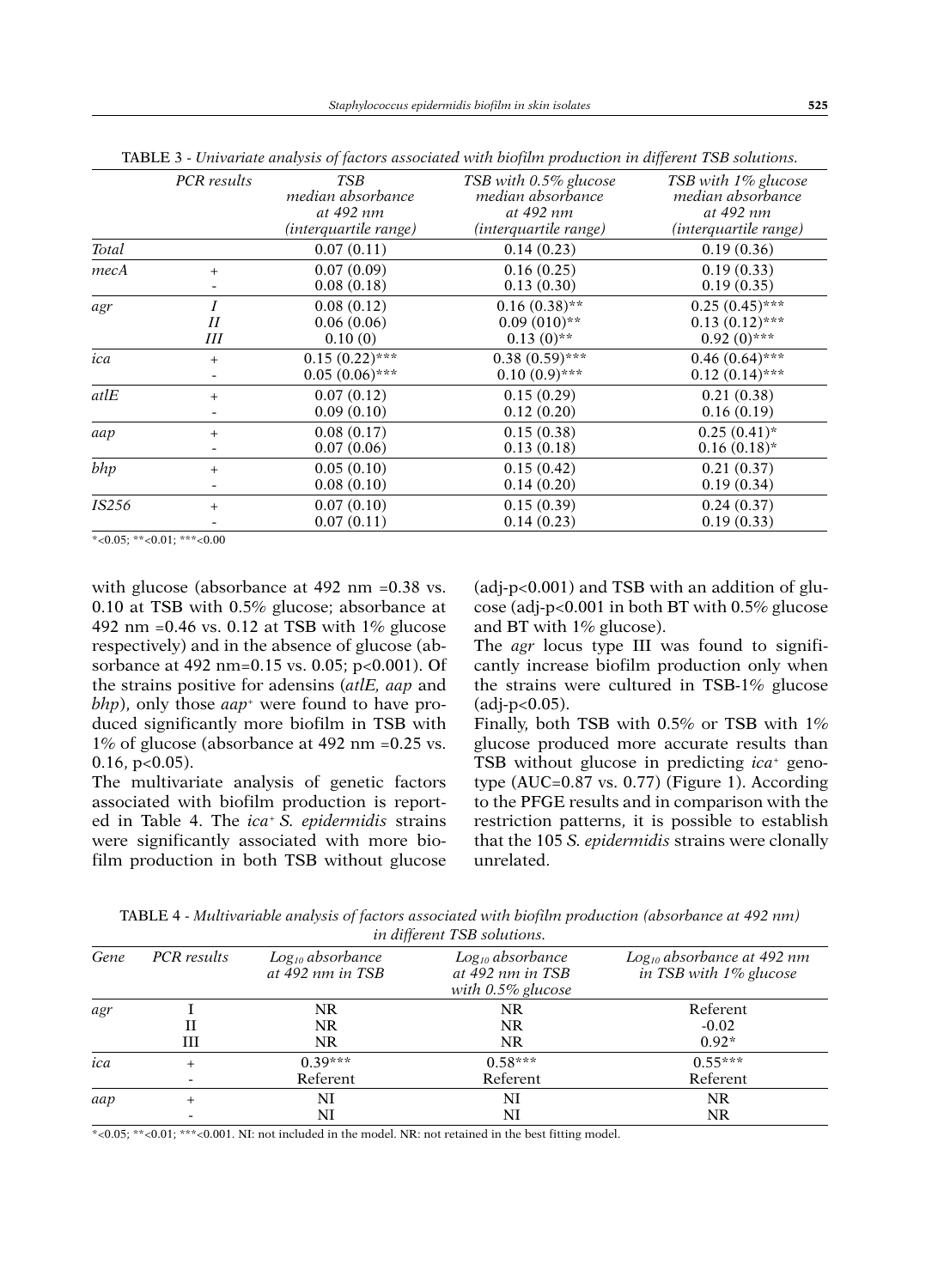

FIGURE 1 - *ROC curves for ica+ gen otype in TSB medi um (a), TSB medi um supplemented with 0.5% (b) and 1% glucose (c).*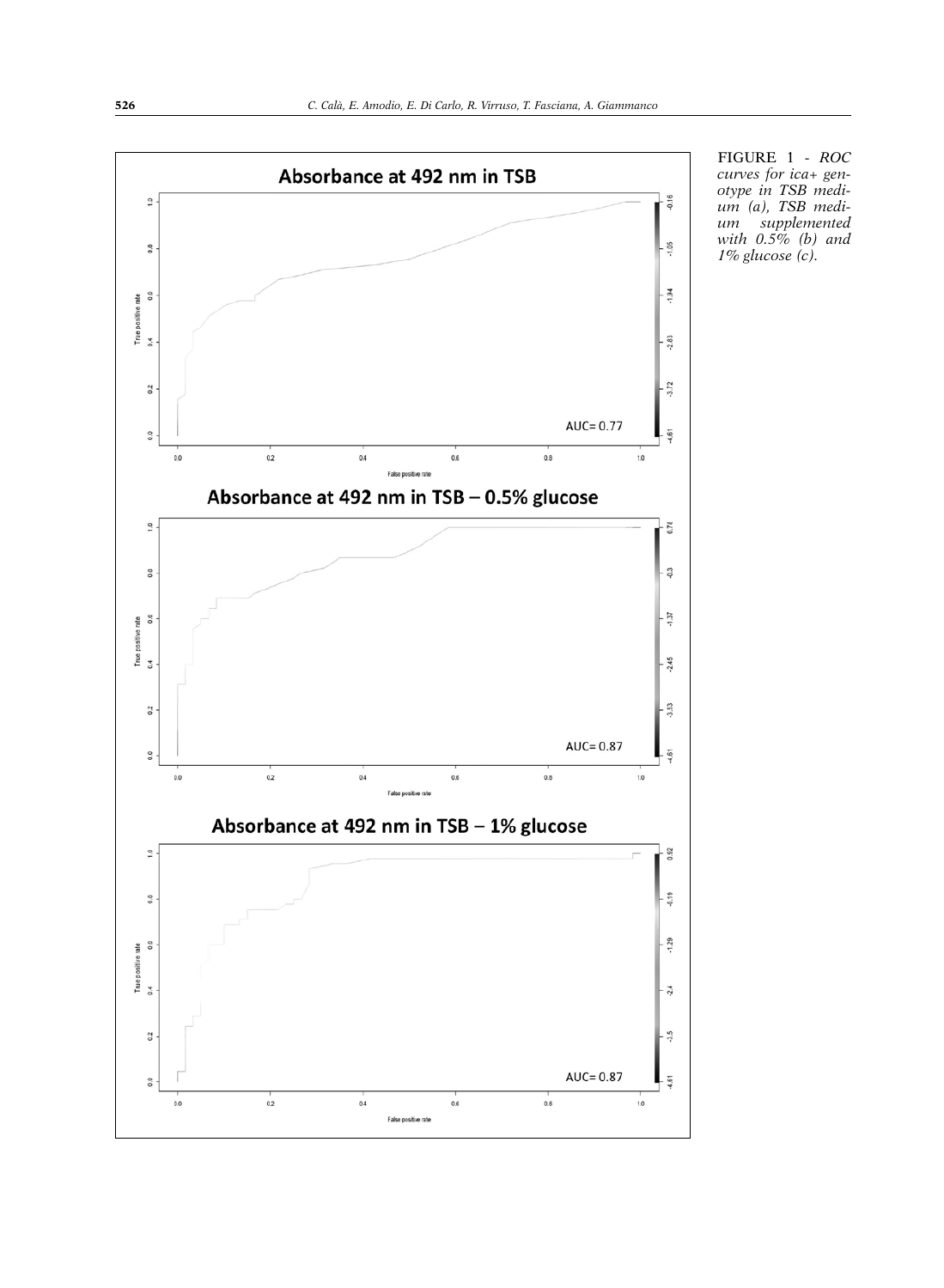## **DISCUSSION**

As a commensal living in human skin, *S.epidermidis* has been found in recent years to play an important role as a pathogen of hospital-acquired infections. This is especially the case after the implantation of medical devices where bacteria are accidentally introduced into the body with the insertion of foreign bodies, adhering and forming biofilm. Indeed, biofilms play a pivotal role in healthcare-associated infections with a risk of antibiotic-resistance phenomena (Francolini *et al*., 2010). The production of biofilms provides a mode of survival for microbes in the presence of unfavorable conditions (El Farran *et al.*, 2013), constituting a complex process of events in which different proteins play a role and several components can influence the organization of biofilms.

Given that the recovery of *S. epidermidis* from cultures may be difficult to interpret, the ability to discriminate between invasive and commensal isolates would facilitate clinical decision-making. Furthermore, it remains an important question as to whether all strains of *S. epidermidis*, selected by the hospital environment, have the same ability to cause foreign body infections or if the distribution of virulence-associated genes is crucial as a determinant in biofilm production.

As initial findings of interest, we observed a high colonization rate of MRSE (55.2%) on the skin of hospitalized patients. This result seems to support the concern that bacteria in a hospital environment may acquire pharmacological resistance. For example, most frequently methicillin resistance is conferred by the *mecA* gene carried by a mobile genetic element (Du *et al.*, 2013). Despite this finding, our results revealed no difference in the frequency of biofilm production between the two isolate groups. Membrane proteins play an important role in the organization of biofilms, and gene expression differs between bacteria grown in biofilms and planktonic condictions (Águila-Arcos *et al.,* 2015). A second point of interest concerned our assessment of whether various adhesins or surface proteins can serve in the first step of biofilm formation as receptors for bacterial attachment, as reported by other authors (Fitzpatrick *et al.*, 2005).

Of the genes which correlated with bacterial attachment in this study, a high prevalence of *atlE* (85.7%) and *aap* (67.6%) was found but only the latter was related to higher biofilm production when cultured in TSB with 1% of glucose.

Regarding *IS256* and according to the international literature (Kozitskaya *et al.*, 2004), this genetic element frequently occurs in nosocomial strains and was present in the isolates in this study in approximately half of the bacteria.

Although the presence of *IS256* as a feature of pathogenicity (Kozitskaya *et al.*, 2004) cannot be excluded, no evidence supported this role in the *S. epidermidis* biofilm-formation discussed in this study. However, the prevalence of *ica* locus, which mediates the synthesis of the main exopolysaccharide biofilm component (Arciola *et al*., 2015), was found to be higher when compared with that reported in studies regarding the healthy skin of individuals (Galdbart *et al,*  2000; El Farran *et al.*, 2013).

This fact can be considered the most important genotypic marker in predicting biofilm formation, being significantly associated with higher biofilm production in all environmental conditions, also after adjusting for potential confounding.

Regarding the polymorphic *agr* locus and the elevated percentage of *agrI* (70.5%), the genetic characterization of the isolates was emphasized. As reported by Li *et al.* (2004), the *agr* I group is most frequent in pathogenic *S. epidermidis* isolates acquired in hospital settings when compared to those from healthy subjects. The *agr I* group isolates discussed in this paper produced more biofilm in TBS with 05% and 1% of glucose. As several environmental factors have been shown to affect biofilm production in *S. epidermidis*, we studied biofilm formation in response to glucose. We observed an increased biofilm formation when the isolates were cultured in TSB added to glucose when compared to the broth alone. In particular, TSB added to glucose provides us with an elevated degree of accuracy in identifying strains of *ica*<sup>+</sup> *S. epidermidis*.

Although discordant data have been reported in different studies regarding the role of glucose in biofilm formation, it should be noted that several molecular mechanisms are still unknown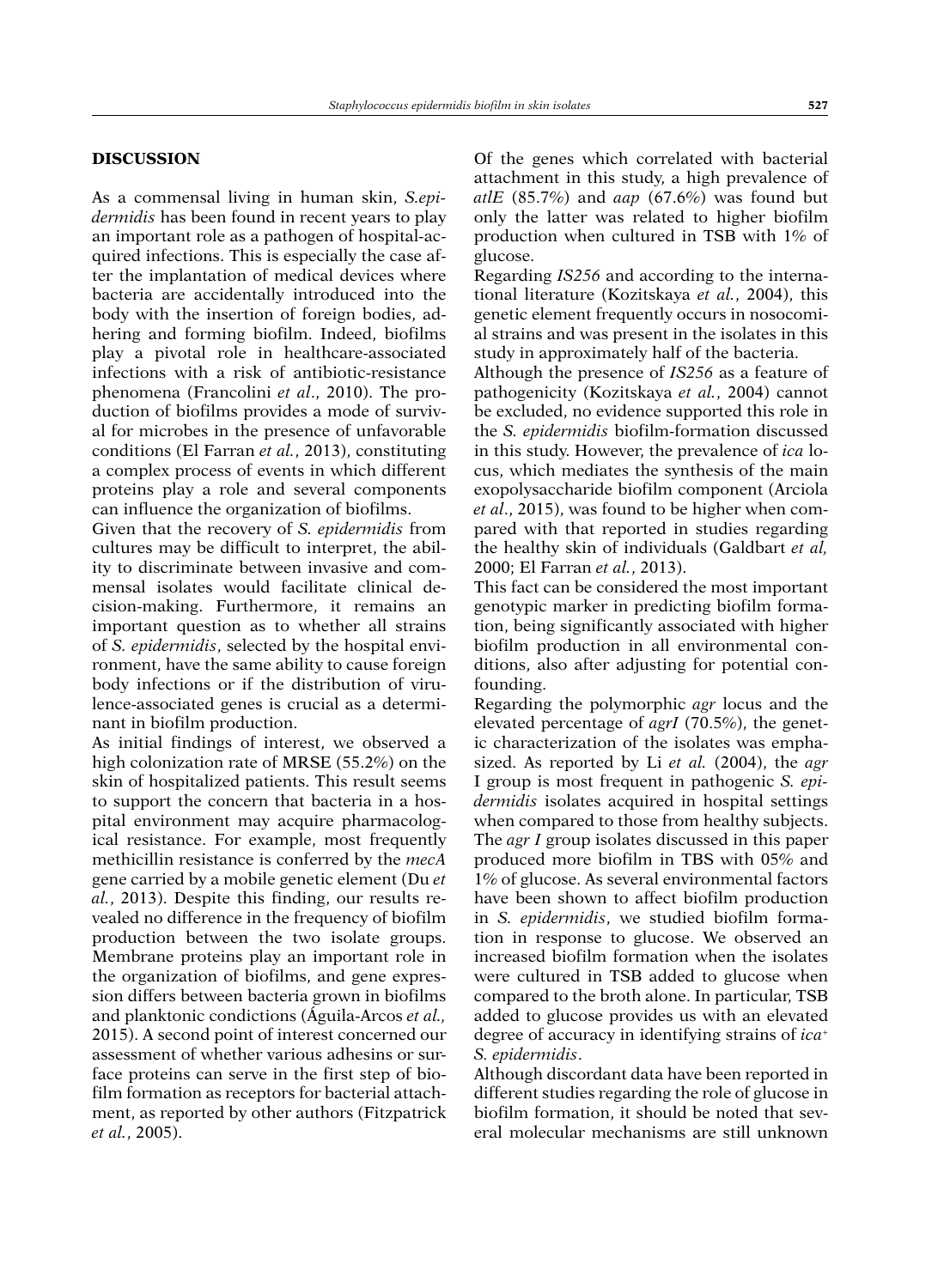and this aspect of research merits further study (Dobinsky *et al*., 2003; Lim *et al.*, 2004). Finally, the skin isolates of *S. epidermidis* seem to be more virulent than biofilm production when positive for the genetic determinant *ica* locus. In conclusion, given the rich abundance of

*S. epidermidis* on the human skin, it can be said to be the most common cause of contamination in clinical specimens (Büttner *et al.* 2015).

Since biofilm formation is regarded as a major patho-mechanism (Schoenfelder *et al.*, 2010), it is a challenge for the medical microbiologist to easily identify distinct and invasive isolates. We consider that the use of a semiquantitative biofilm assay on polystyrene should be introduced in the laboratory as part of clinical practice to highlight more virulent strains, especially those with cultures in TSB with 1% of glucose.

Thus, predicting the characteristics of bacterial virulence would be facilitated prior to using genotypic methods, particularly regarding the strains originating from in-dwelling medical devices in immunocompromised patients.

#### *ACKNOWLEDGEMENTS*

*We thank Dr R. Immordino, Dr T. Amato, Dr L. Pitarresi and Dr. S. Distefano (Laboratory of Bacteriology of the Department of Science for Health Promotion and Mother-Child Care) for their technical assistance.*

## **REFERENCES**

- Águila-Arcos S., Ding S., Aloria K., Arizmendi J.M., Fearnley I. M., Walker J. E., Goñi F.M., Alkorta I. (2015). A commensal strain of *Staphylococcus epidermidis* overexpresses membrane proteins associated with pathogenesis when grown in biofilms. *J. Membrane Biol*.
- Arciola C.R., Campoccia D., Ravaioli S., Montanaro L. (2015). Polysaccharide intercellular adhesin in biofilm: structural and regulatory aspects. *Frontiers in Cellular and Infection Microbiology.*  **5**, 1-10.
- Arciola C.R., Gamberini S., Campoccia D., Visai L., Speziale P., Baldassarri L., Montanaro L. (2005). A multiplex PCR method for the detection of all five individual genes of ica locus in *Staphylococcus epidermidis*. A survey on 400 clinical isolates from prosthesis-associated infections. *J. Biomed. Mater. Res. A.* **75**, 408-413.
- BÜTTNER H., MACK D., ROHDE H. (2015). Structural basis of *Staphylococcus epidermidis* biofilm for-

mation: mechanisms and molecular interactions. *Frontiers in Cellular and Infection Microbiology.* **5**, 1-15.

- Carvalhais V., França A., Cerca F., Vitorino R., Pier G.B., Vilanova M., Cerca, N. (2014). Dormancy within *Staphylococcus epidermidis* biofilms: a transcriptomic analysis by RNA-seq. *Appl. Microbiol. Biotechnol.* **98**, 2585-2596.
- Diemond-Hernández B., Solórzano-Santos F., Leaños-Miranda B., Peregrino-Bejarano L., Miranda-Novales G. (2010). Production of icaAD-BC-encoded polysaccharide intercellular adhesin and therapeutic failure in pediatric patients with Staphylococcal device-related infections. *BMC Infect. Dis.* **10**, 68.
- Dobinsky S., Kiel K., Rohde H., Bartscht K., Knobloch J., Horstkotte M.A., Mack D. (2003). Glucose-related dissociation between ica ADBC transcription and biofilm expression by *Staphylococcus epidermidis*: evidence for an additional factor required for polysaccharide intercellular adhesin synthesis. *J. Bacteriol.* **185**, 2879-2886.
- Du X., Zhu Y., Song Y., Li T., Luo T., Sun G., Yang C., Cao C., Lu Y., Li, M. (2013). Molecular analysis of *Staphylococcus epidermidis* strains isolated from community and hospital environments in China. *PLoS One.* **8**, e62742.
- El Farran C. A., Sekar A., Balakrishnan A., Shanmugam S., Arumugam P., Gopalswamy J. (2013). Prevalence of biofilm-producing *Staphylococcus epidermidis* in the healthy skin of individuals in Tamil Nadu, India. *Indian J. Med. Microbiol.* **31**, 10-23.
- Fitzpatrick F., Humphreys H., O' Gara J.P. (2005). The genetics of staphylococcal biofilm formation-will a greater understanding of pathogenesis lead to better management of device-related infection? *Clin. Microbiol. Infect.* **11**, 967-973.
- FRANCOLINI I., DONELLI G., VUOTTO C., BARONCINI F.A., Stoodley P., Taresco V., Martinelli A., D'Ilario L., Piozzi A. (2014). Antifouling polyurethanes to fight device-related staphylococcal infections: synthesis, characterization, and antibiofilm efficacy. *Pathogens and Disease.* **70**, 401-407.
- Francolini I., Donelli G. (2010). Prevention and control of biofilm-based medical-device-related infections. *FEMS Immunol. Med. Microbiol.* **59**, 227-238.
- Galdbart J.-O., Allignet J., Tung H.-S., Rydèn C., El Sohl N. (2000). Screening for *Staphylococcus epidevmidis* markers discriminating between skin-flora strains and those responsible for infections of joint prostheses. *J. Infect. Dis.* **182**, 351- 355.
- Koskela A., Nilsdotter-Augustinsson A., Persson L., SÖDERQUIST B. (2009). Prevalence of the ica operon and insertion sequence IS256 among *Staphylococcus epidermidis* prosthetic joint infection